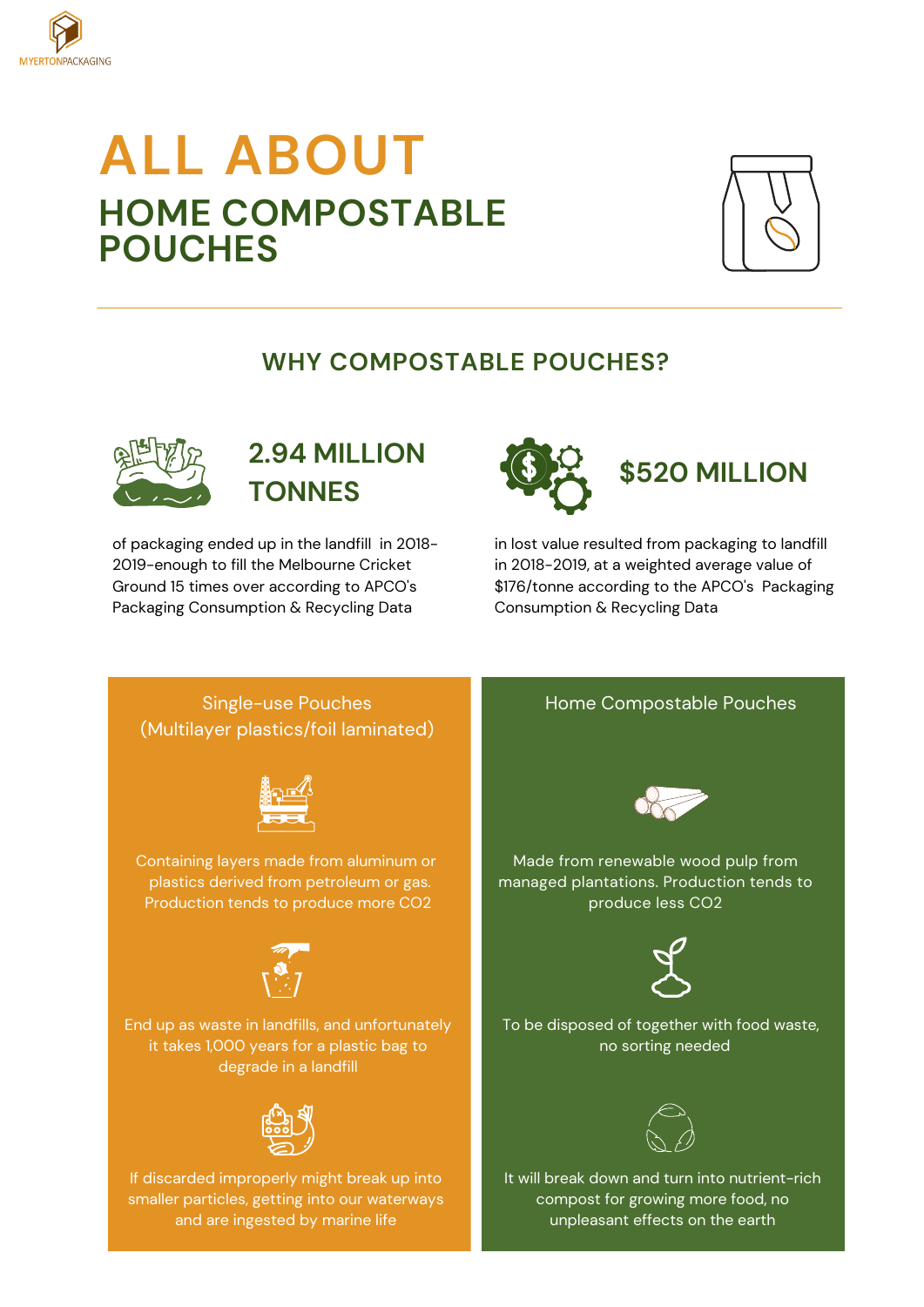

#### **SUSTAINABILITY BECOMES THE EXPECTATION RATHER THAN THE EXCEPTION**



#### **85%**

of the Australian public believe more food should be wrapped in compostable packaging as an alternative to plastic according to Landmark poll in 2021



of 18-34 year-olds Australians stopped using a brand in the last 6 months due to sustainability concerns according to Toluna Consumer Shift towards Sustainability 2021

### **AUSTRALIAN CONSUMERS ARE WILLING TO PAY MORE FOR SUSTAINABLE PACKAGING**

Many Australian consumers are willing to pay more for a product that has sustainable packaging, and they expect transparency to justify this premium according to Toluna Consumer Shift towards Sustainability 2021



of Australians expect information on how the costs increase helped make the packaging sustainable



of Australians expect clearer information on packaging source to ensure sustainability

## **25%**

premium on average would be acceptable by those who are willing to pay more according to the Global Sustainability Study. Gen. Z and Millennials are willing to pay more than twice as big a premium as Baby Boomers





of unit price increase If increased costs in home compostable pouches were fully reflected in retail prices when switching to our home compostable pouches